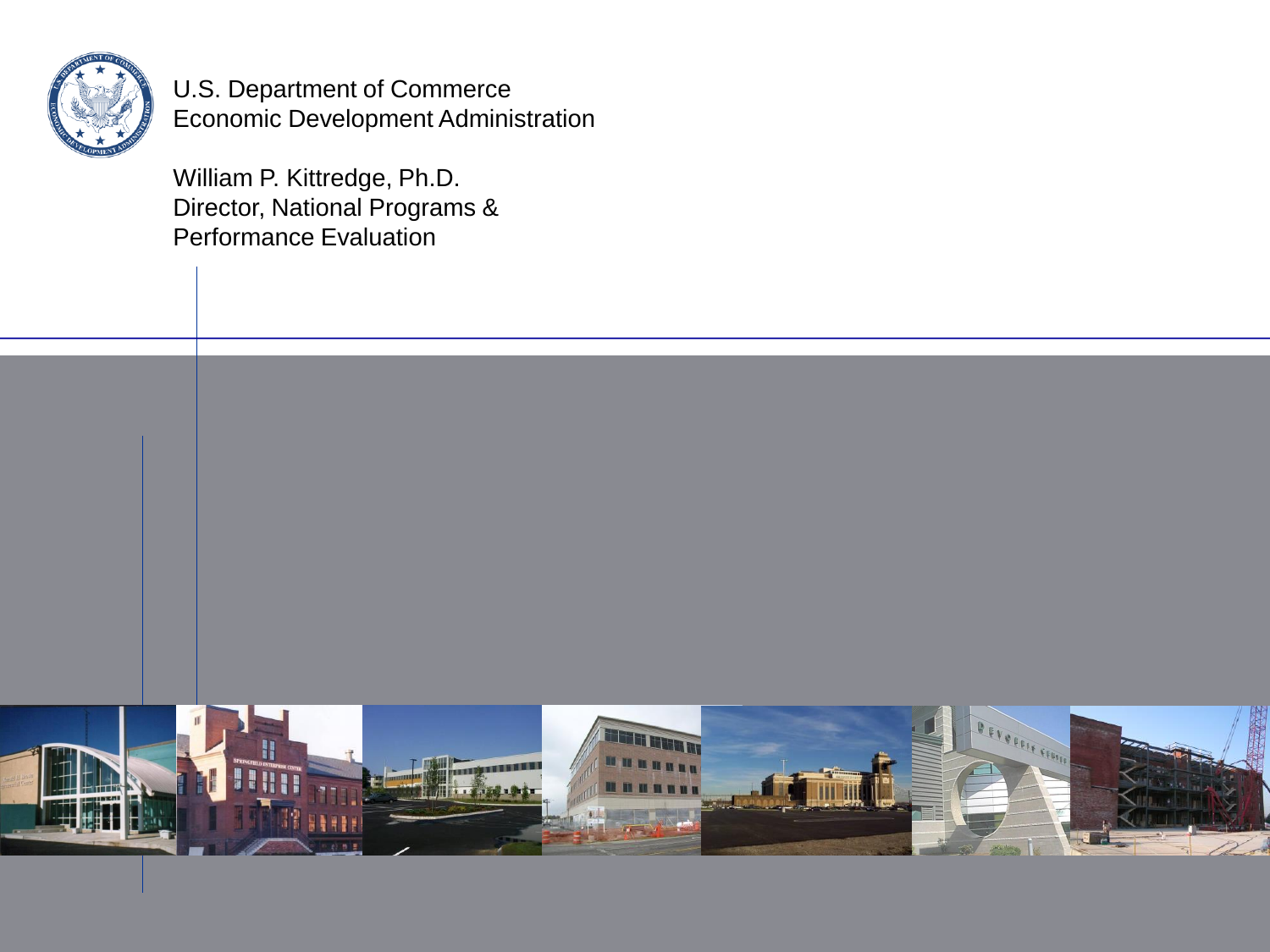# LE CEUTER FORTEFILITE

# **Economic Development Administration**

- EDA provides **grant-based investments** to units of state and local government and non-profits in communities and regions suffering from severe economic distress
- EDA targets its investments to attract **private capital investment** and to create **higher-skill, higher-wage jobs**
- EDA investments are focused on locally-developed, regionally-based economic development initiatives that directly contribute to economic growth. . .and that emphasize **regional competitiveness, innovation** and **entrepreneurship**

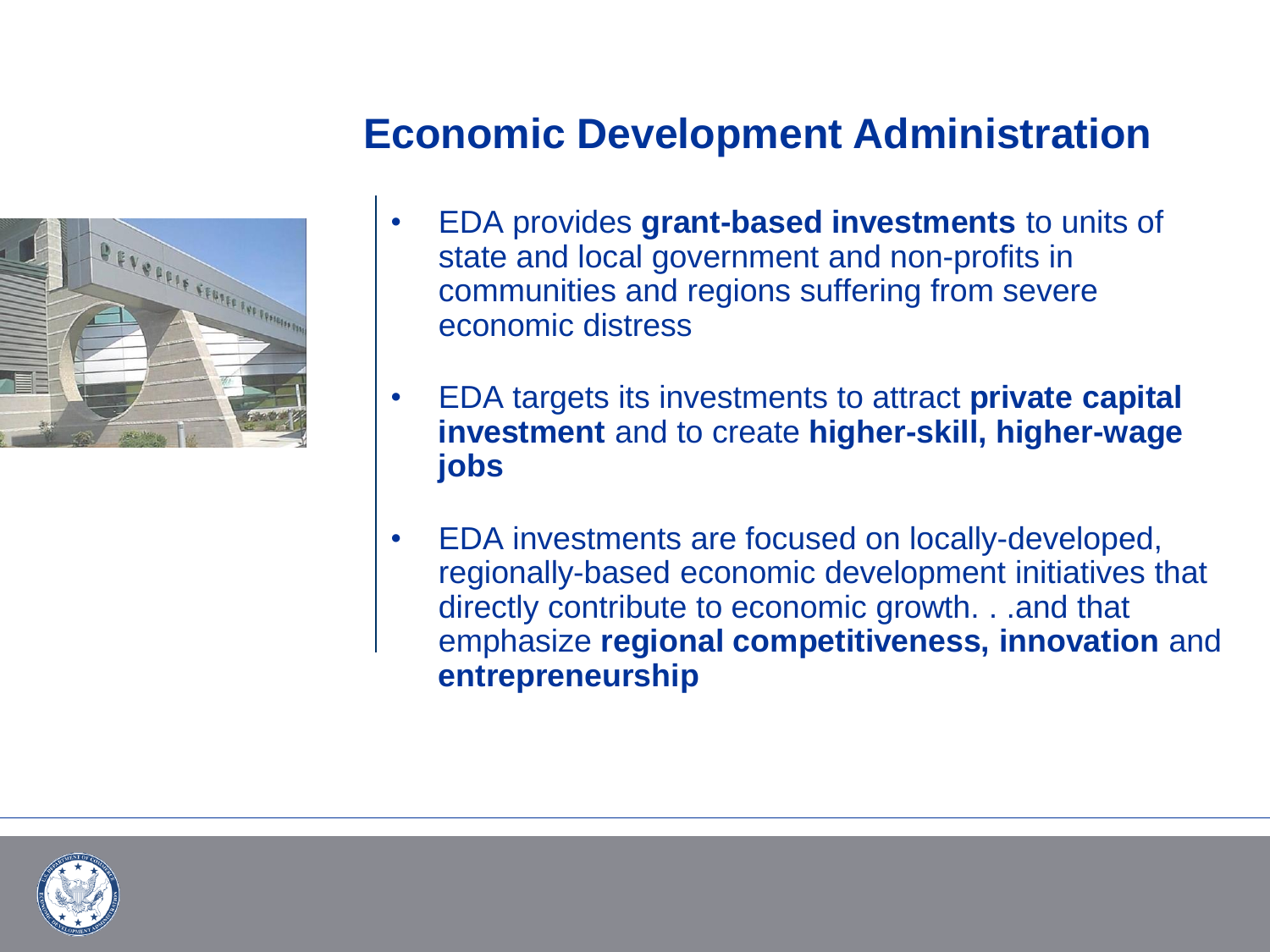# **Economic Development Administration**

- *Investment Types* 
	- Public Works
	- Economic Adjustment Assistance
	- Research and National Technical Assistance
	- Local Technical Assistance
	- Partnership Planning
	- Trade Adjustment Assistance

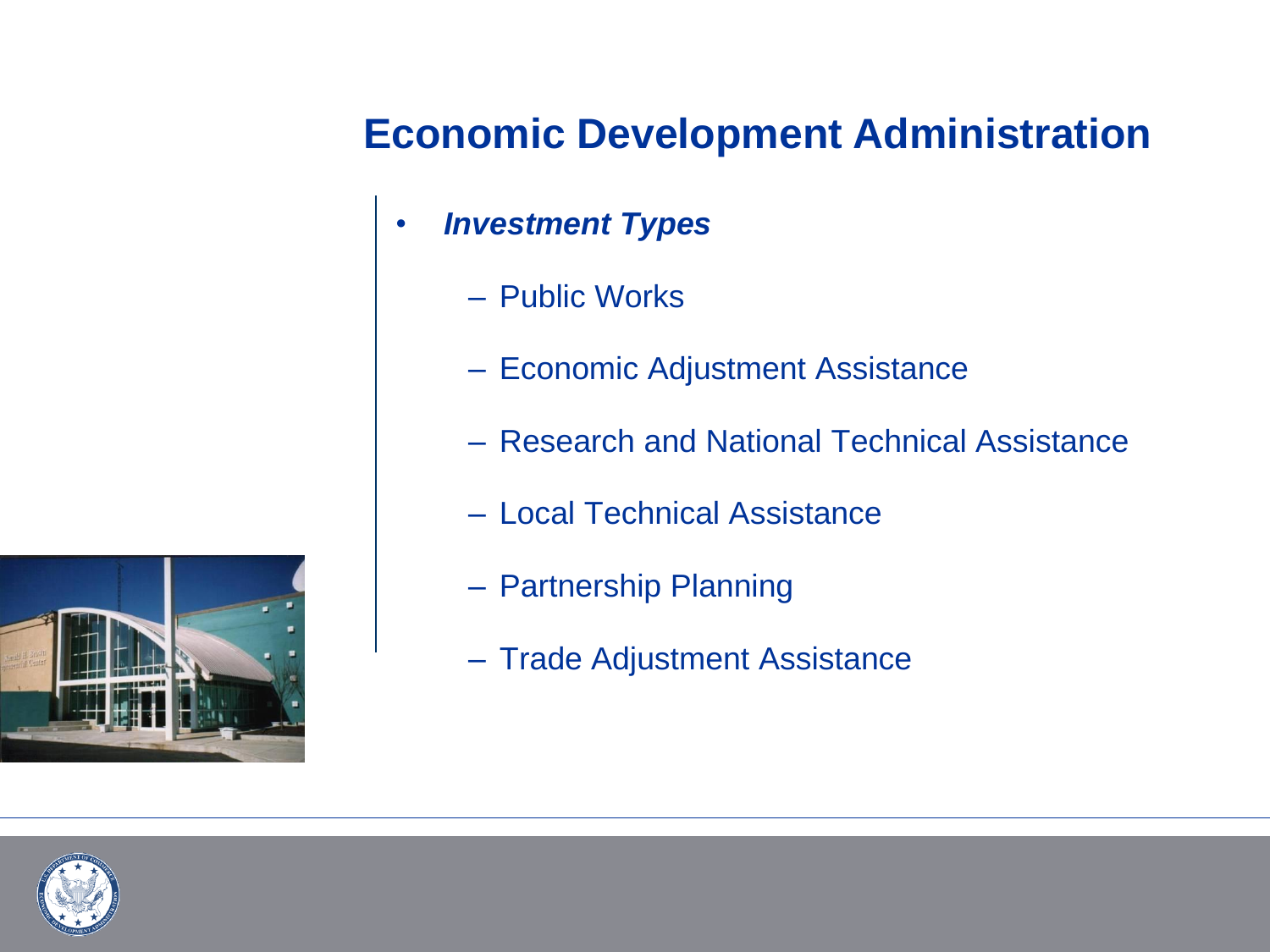# **Economic Development Administration**

#### *Investment Selection Criteria*

- Process is regionally-driven
- Proposals must be based on a locally developed Comprehensive Economic Development Strategy (CEDS)
- Eligible applicants must be a state, a political subdivision of a state, district organization, indian tribe, institution of higher education, or a non-profit acting in coordination with a political subdivision of a state
- Economic distress criteria must be met
- Cost sharing or matching may be required



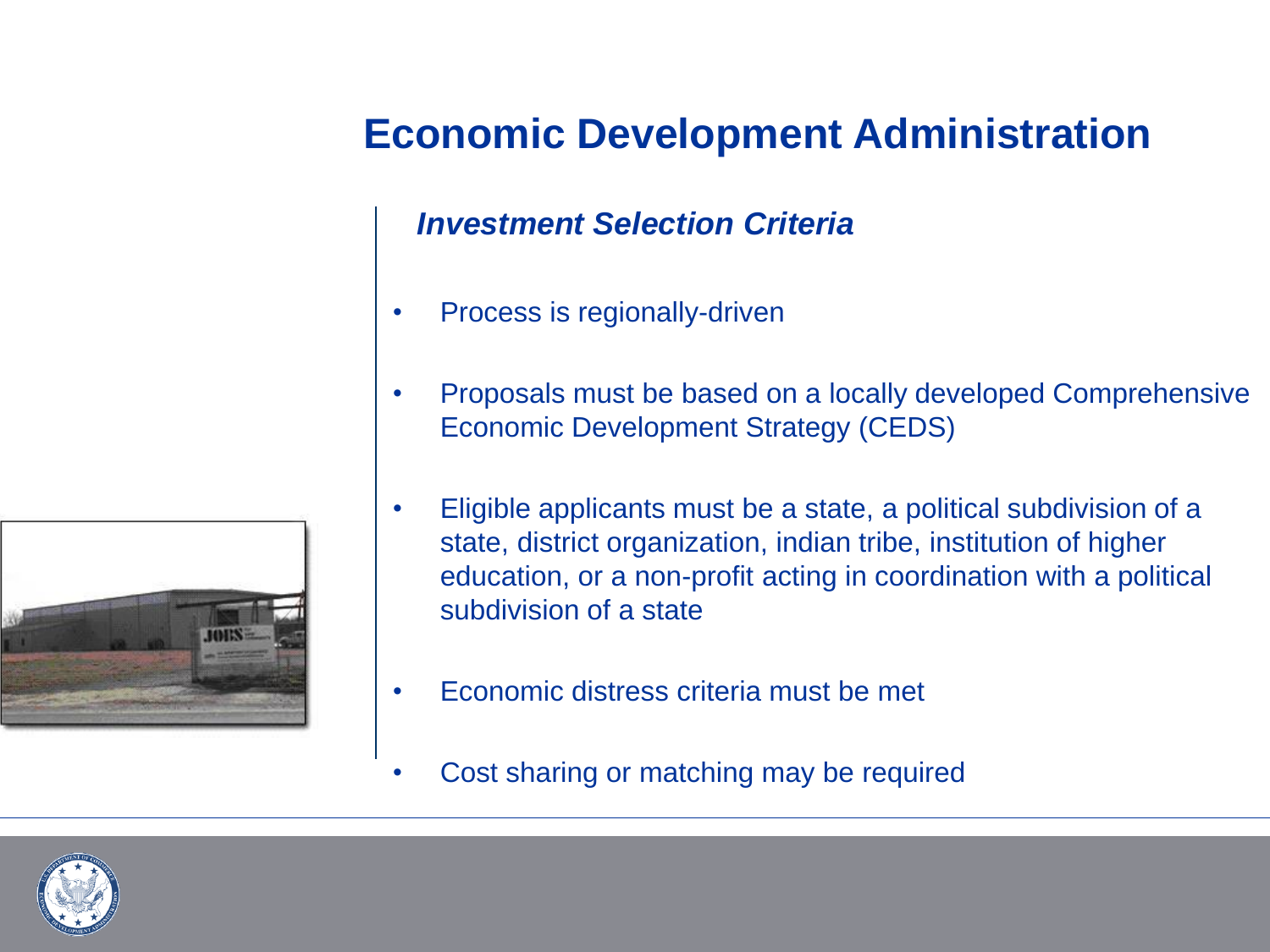# **Regional Innovation Clusters Research**

- Cluster-based Economic Development: A Key to Regional Competitiveness – October 1997
- Unlocking Rural Competitiveness: The Role of Regional Clusters – January 2007
- Gulf Coast Cluster of Opportunity July 2009
- Green Economy Regional Innovation Systems forthcoming
- Asset Mapping of Regional Innovation Clusters forthcoming

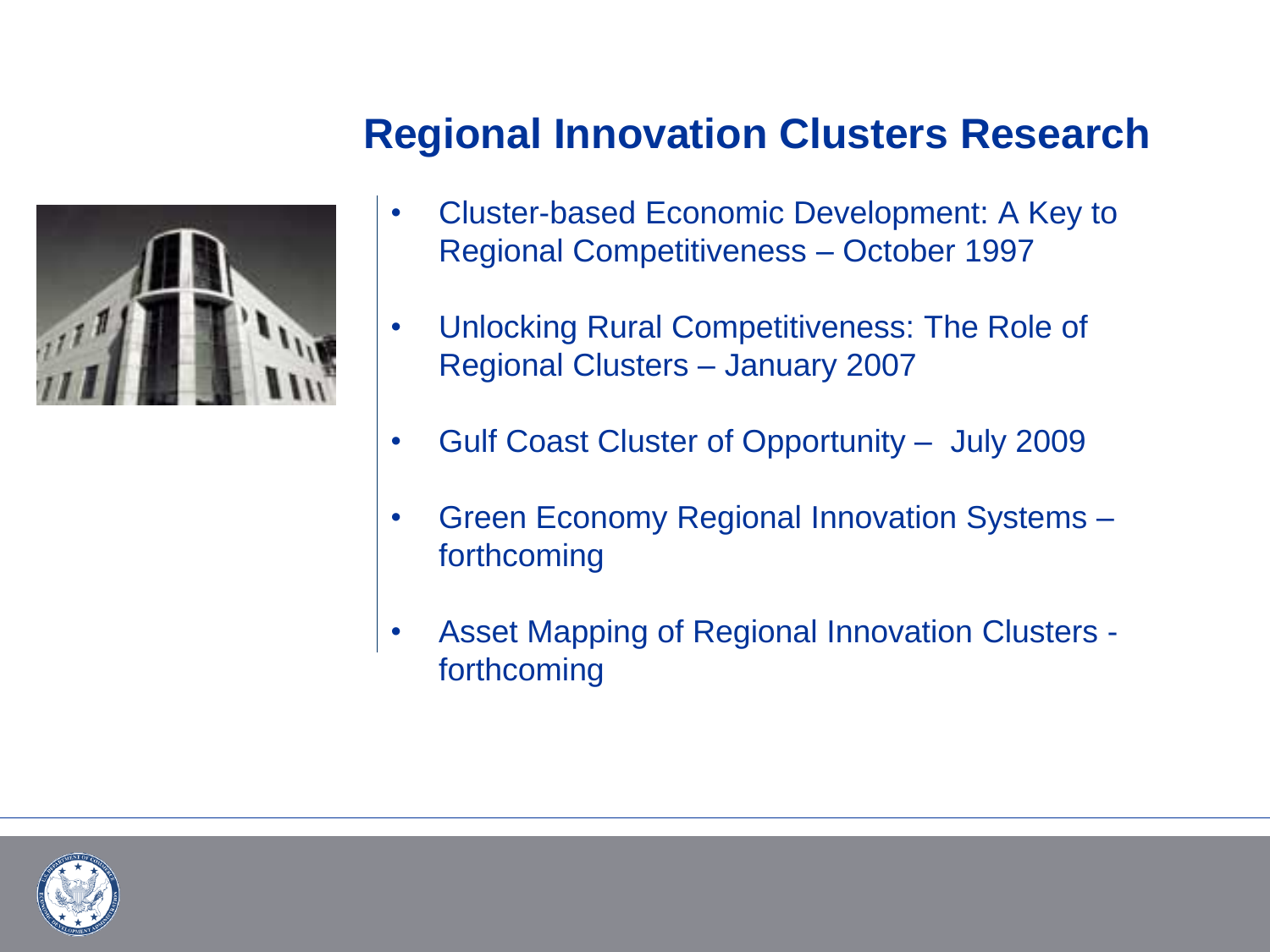

#### **Integrated Research Agenda**

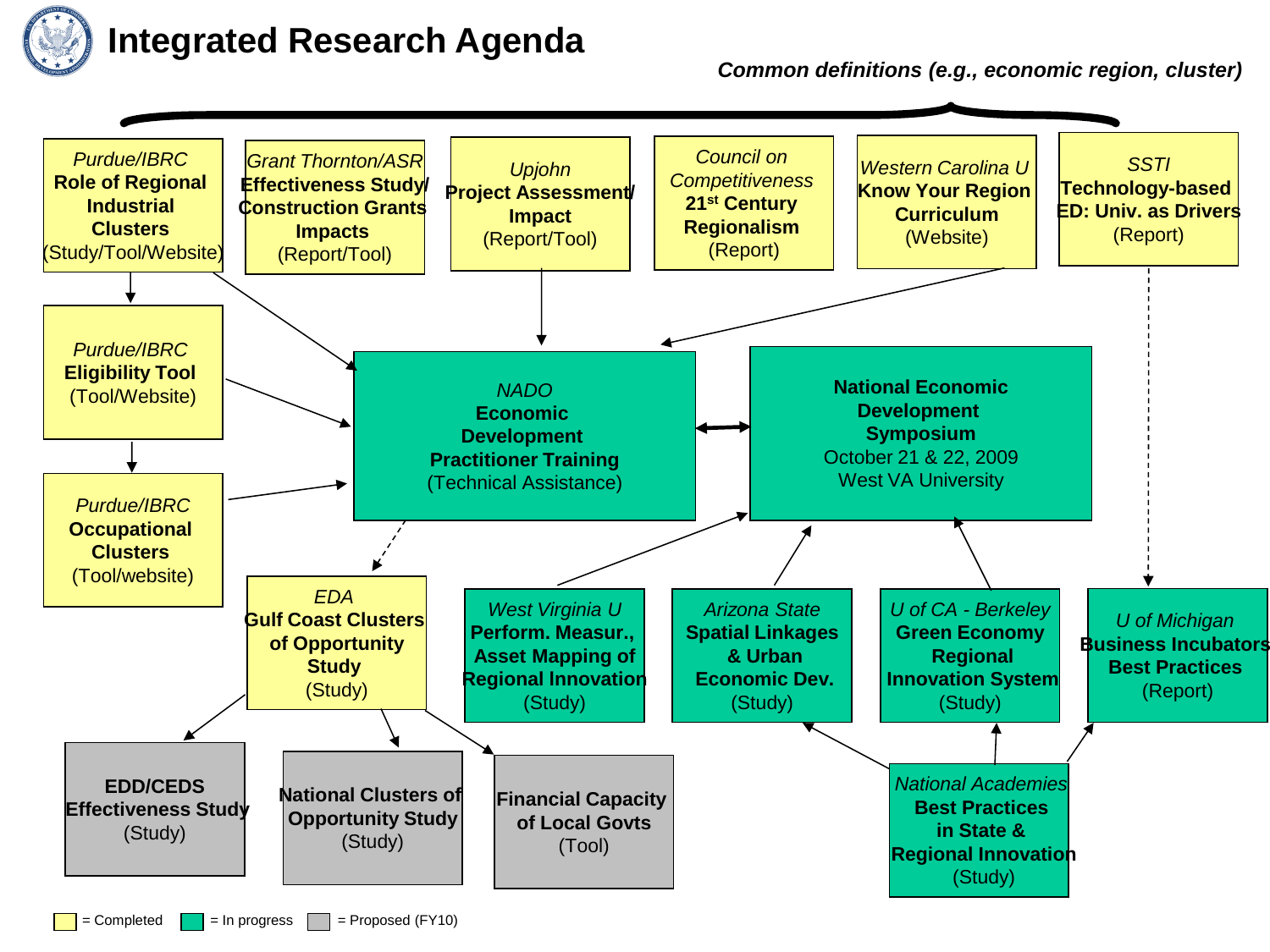# **Program Evaluation & Performance Measurement**



- Independent and unbiased
- Technically sophisticated
- Practitioner accessible reports & tools
- Iterative development process
- Research-Program Evaluation-Performance Measurement Linkage

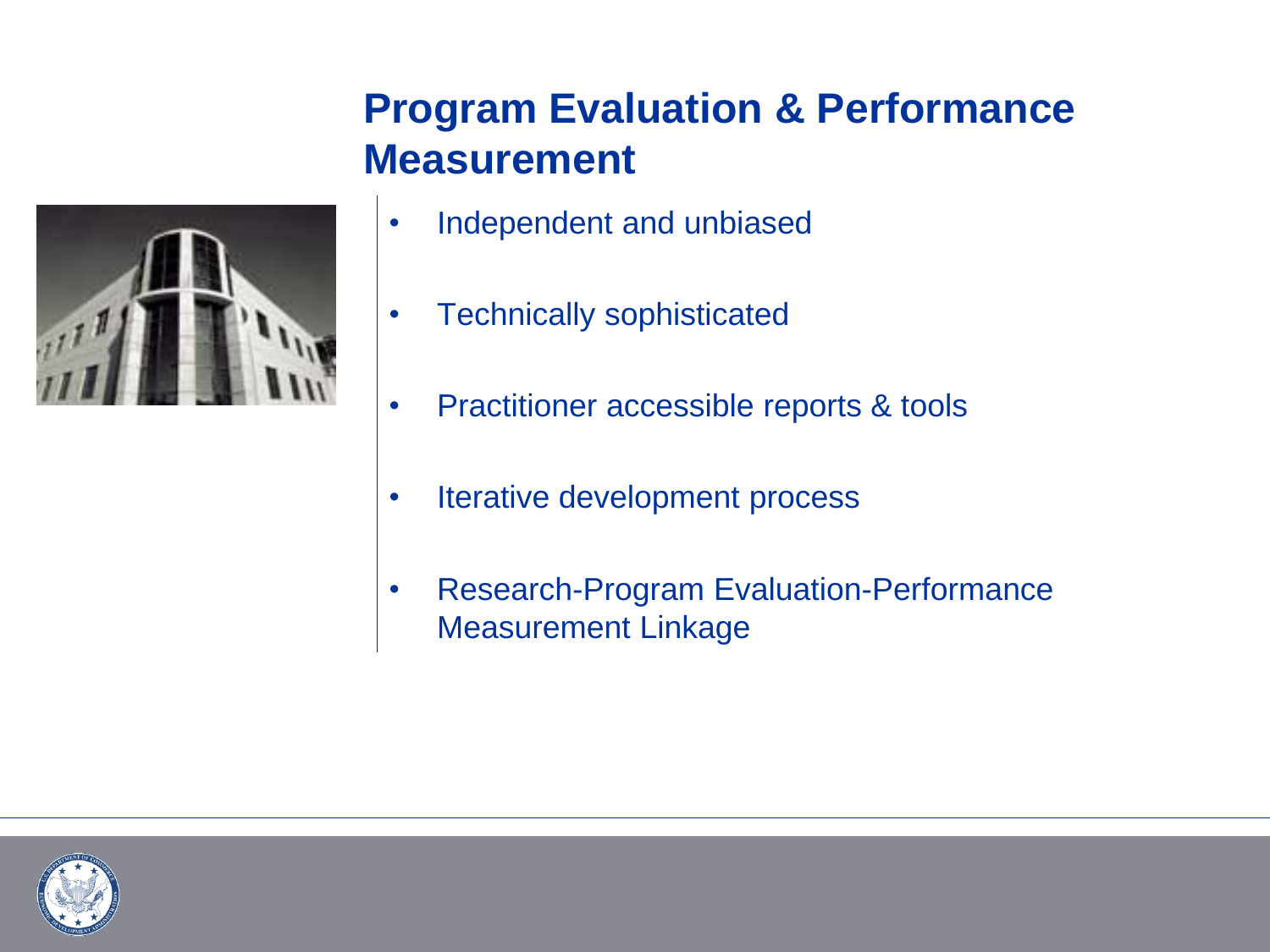# **EDA Examples**



## • **Outcomes**

- Direct, project related jobs and private investment
- Tax base effects
- **Performance** Metrics & Measures – Higher skill, higher wage jobs
- **Credibility** validation protocol
- **Independence** Grant Thornton Study

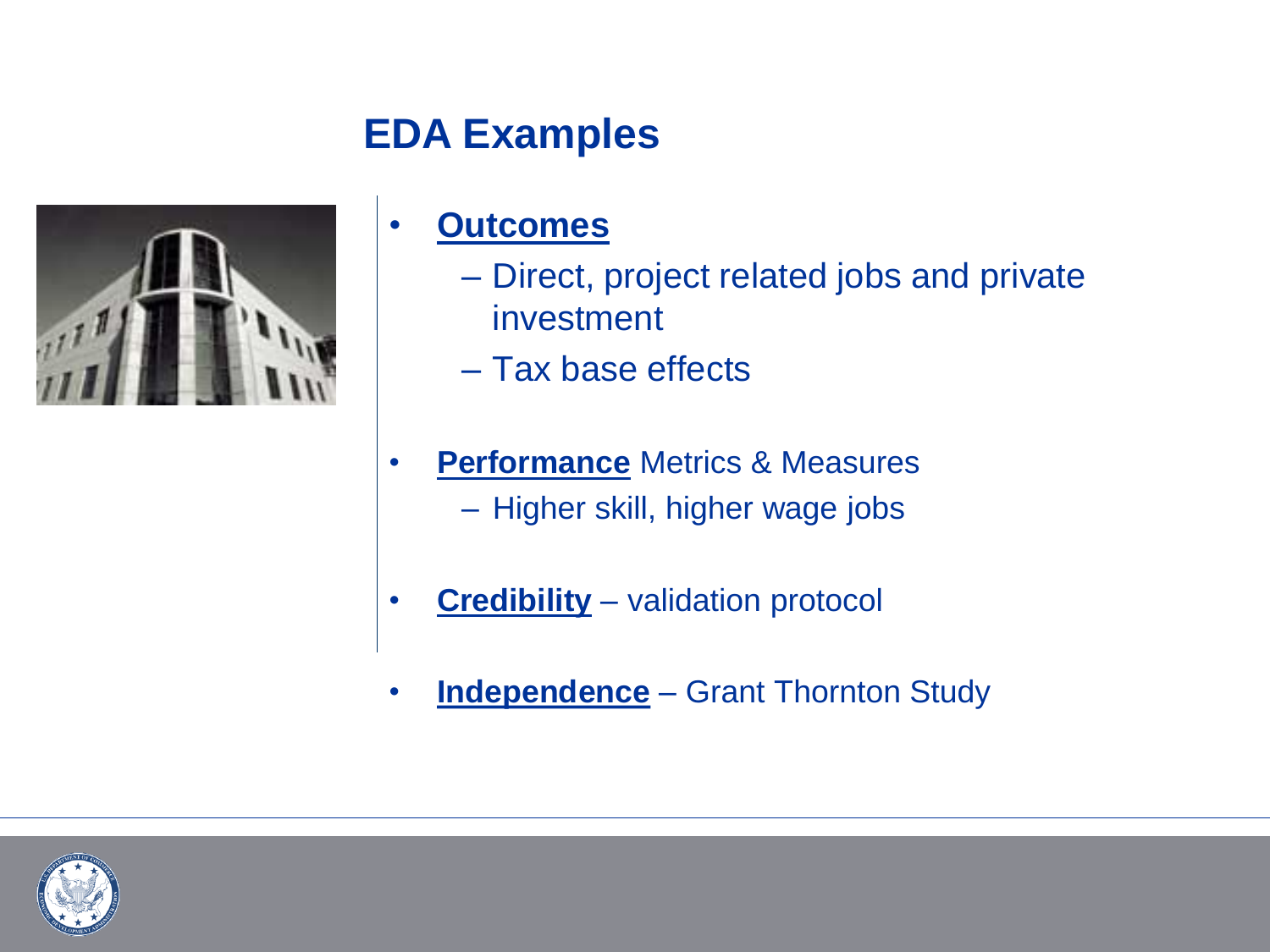# **EDA Examples**



### • **Regional Competitiveness**

– Accessing & exploiting regional competitive advantages

• **Innovation** 

- Beyond patent counting
- **Entrepreneurship** 
	- Support local, regionally material businesses